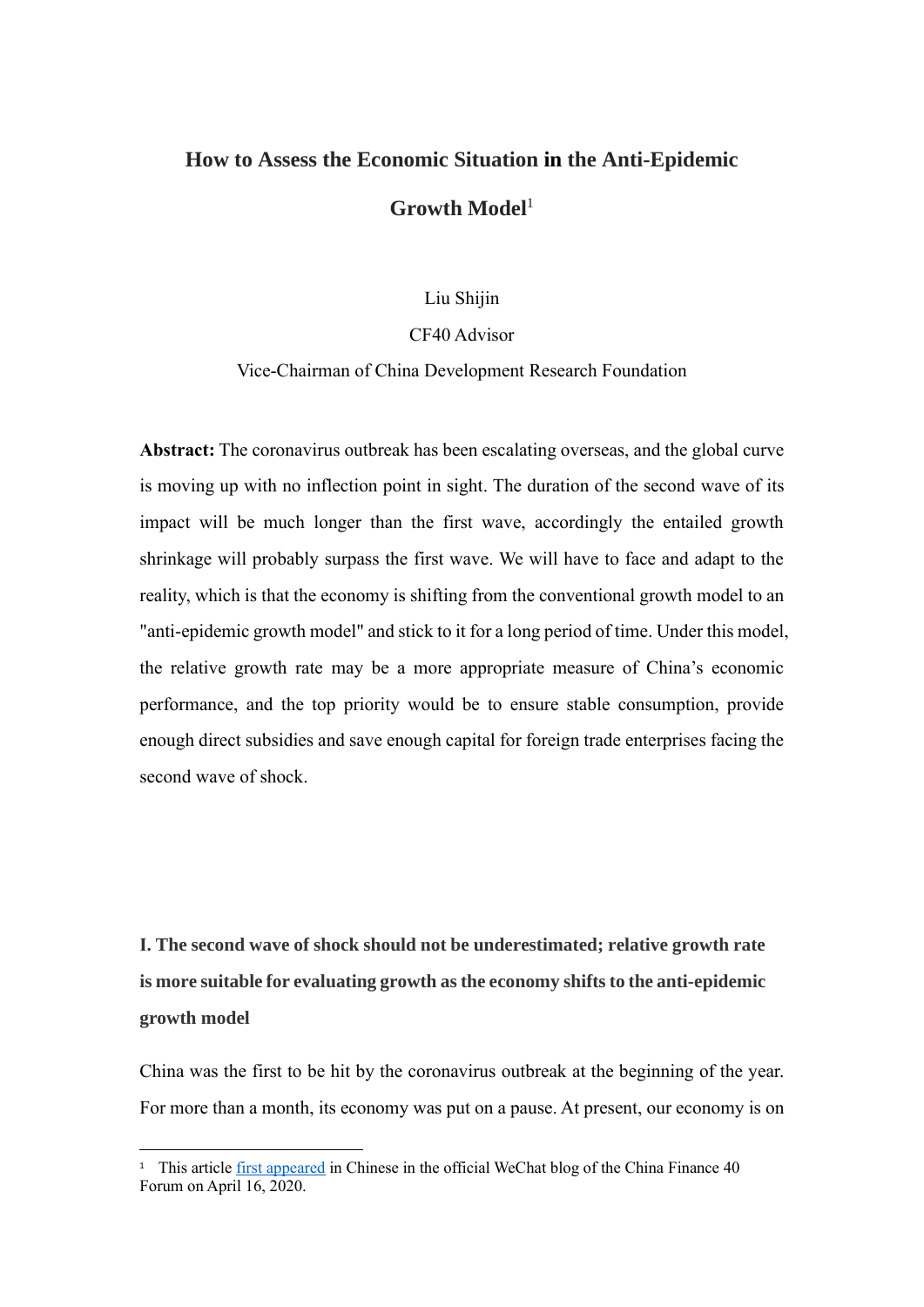the road of recovery. However, the outbreak has been escalating overseas, and the overall curve is moving up with no inflection point in sight.

According to the latest WTO estimate, the pandemic will inevitably deal a severe blow to the global economy in 2020, the global GDP may decline by 2.5%-8.8%, exports may drop by 17.1%-40.9%, and imports is expected to fall by 14.5%-33.8%.

China's exports and imports in the first quarter respectively went down by 11.4% and 0.7% year-on-year. After the second quarter, outbreaks overseas are projected to further weigh on China's exports and imports, which will bring a second wave of shock on its economy. Some study predicts that the imports and exports of China in 2020 may witness a decline of 15%-20%, with a larger decline in trade in services.

Some believe that considering the relatively low share of net exports in GDP, it would only have limited influence on domestic growth unless it suffers a substantial decline. The view makes sense in a normal growth scenario. Excessive decline in exports in a short time, however, may result in massive shutdowns of export-oriented enterprises, directly hitting domestic consumption, investment and employment. It could be seen from the input-output analysis that one-percentage-point drop in exports would shrink the GDP by about 0.2 percentage points. The latest information indicates that orders received by foreign trade enterprises have already started to plummet.

The impact of the 2008 global financial crisis on the Chinese economy also backed up this view. During the financial crisis, the 30-percentage-point decline from the peak in exports caused the GDP to fall by 7 percentage points.

The mitigation of the second wave of shock hinges on the global evolvement of the COVID-19 pandemic, which faces three major uncertainties. Firstly, United States, Japan and European countries may embrace their inflection points after a while, but it would be difficult for them to reduce new infections to zero like China did within a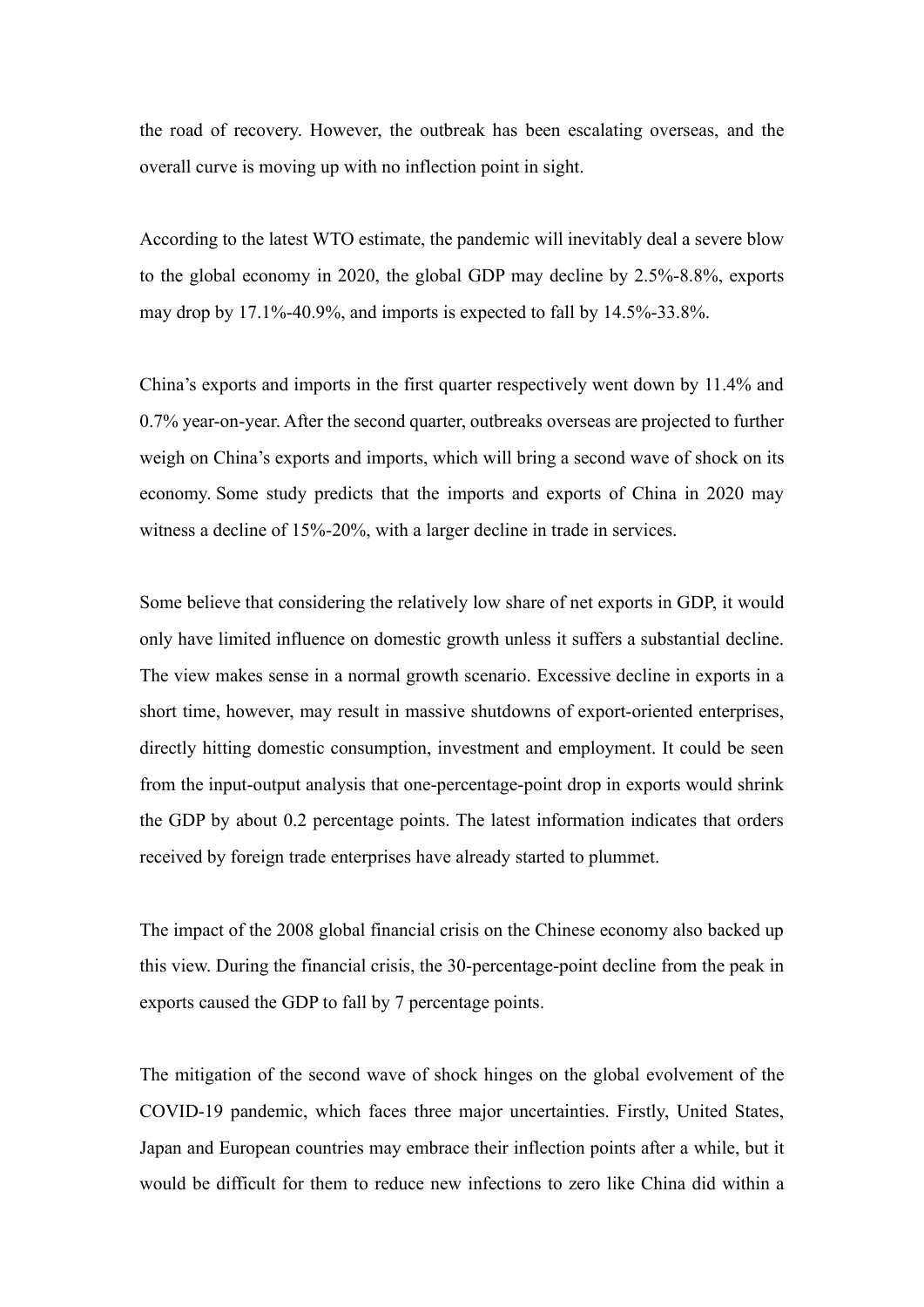short period of time under their current control measures. As a result, there will be quite a long tail. Secondly, epidemics in developing countries such as India and African countries have yet to enter a stage of exponential growth. Thirdly, whether the pandemic will persist all year or even for a very long time remains unknown.

**In this context, the duration of the second wave of impact will be much longer than the first wave, the entailed growth shrinkage will probably surpass the first wave as well.** 

I agree with the view that the end of the global outbreak does not rest with the country ending the epidemic first, but the country with the poorest performance in epidemic control, because we are on an interconnected earth.

Therefore, **we will have to face and adapt to the reality that the economy is shifting from the conventional growth model to the "anti-epidemic growth model" and stick to it for a long period of time**. One major feature of the latter is that we need to pay the "anti-epidemic cost", which means it is always necessary to devote some resources to preventing the import of cases and the domestic recurrence of outbreaks, hence it will be impossible to achieve the potential growth rates.

In this case, the context for growth in 2020 will go through significant changes. China's GDP is estimated to contract by 5% in Q1 and rebound to positive growth in Q2. Assume the growth, buttressed by economic rebound and stimulus, can surpass the potential rate by 2 percentage points to reach 8% in Q3-4 when disregarding the second wave of shock, it would be a great feat if we can achieve a 3% growth for the whole year as the second wave of shock, when taken into consideration, will cut 2-3 percentage points off the rate in Q3-4. Against a deep economic downturn worldwide, the 3% growth rate would be a hard-earned victory. **It could be said that the quality of the 3% growth rate under the "anti-epidemic growth model" is far beyond that of the 6% growth rate under the conventional growth model.**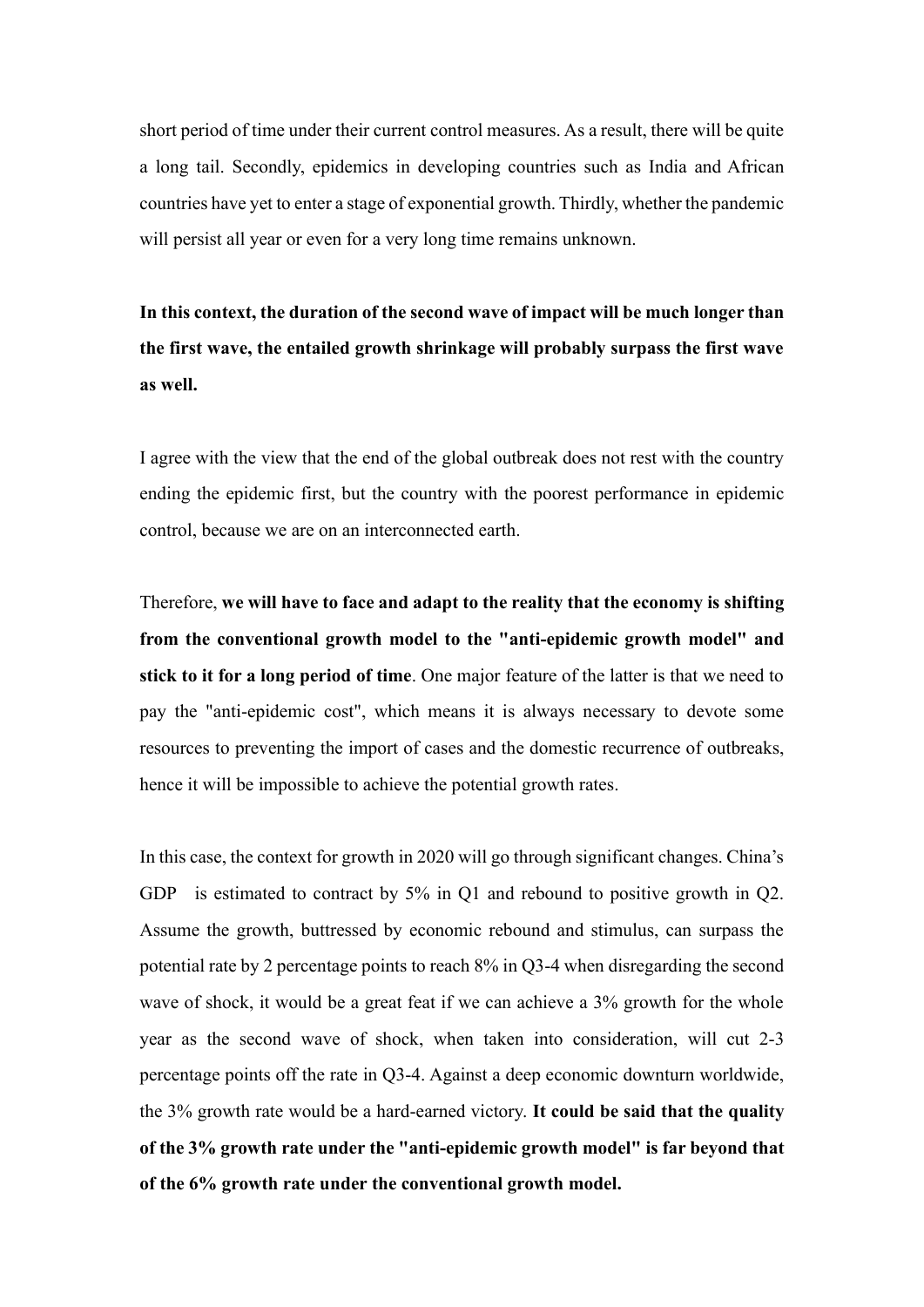Corresponding adjustments should also be made to the assessment on the growth target. I recommend to adopt the "relative growth rate", which evaluates China's economic growth through the difference between China's growth rate and the global average. The basic background of this approach is that China's economy has become well integrated with the global economy and the pandemic has a tremendous influence on the entire world. A stable or larger difference compared with the past indicates a favorable performance of China's economy. Otherwise, it signifies poor economic performance in China. For example, the global economy grew by 2.9% on average in 2019, while China's economy expanded by 6.1%, so the relative growth rate was 3.2%. If the world economy shrinks by 2.5% and China's economy grows by 3% in 2020, the relative growth rate would be 5.5%, which outperforms that of last year.

One advantage of this assessment approach is that we do not need to be restricted by the previously-set growth target, which in particular would allow us to avoid achieving the target set in the conventional growth model with excessive stimulus. Instead, we could develop and realize a more scientific and practical growth target suited for the anti-epidemic growth model.

**Ⅱ. The top priority in maintaining steady growth is to ensure stable consumption. Direct subsidies should not be provided in small doses. In the meantime, we need to save enough capital for foreign trade enterprises facing the second wave of shock.**

Short-term policy design should match the present economic shock. The slump this time is caused by an unexpected mega external shock, rather than an endogenous shock caused by serious shortage in demands, excessive leverage, etc. That is the fundamental difference between the current economic crisis and previous financial or economic crises.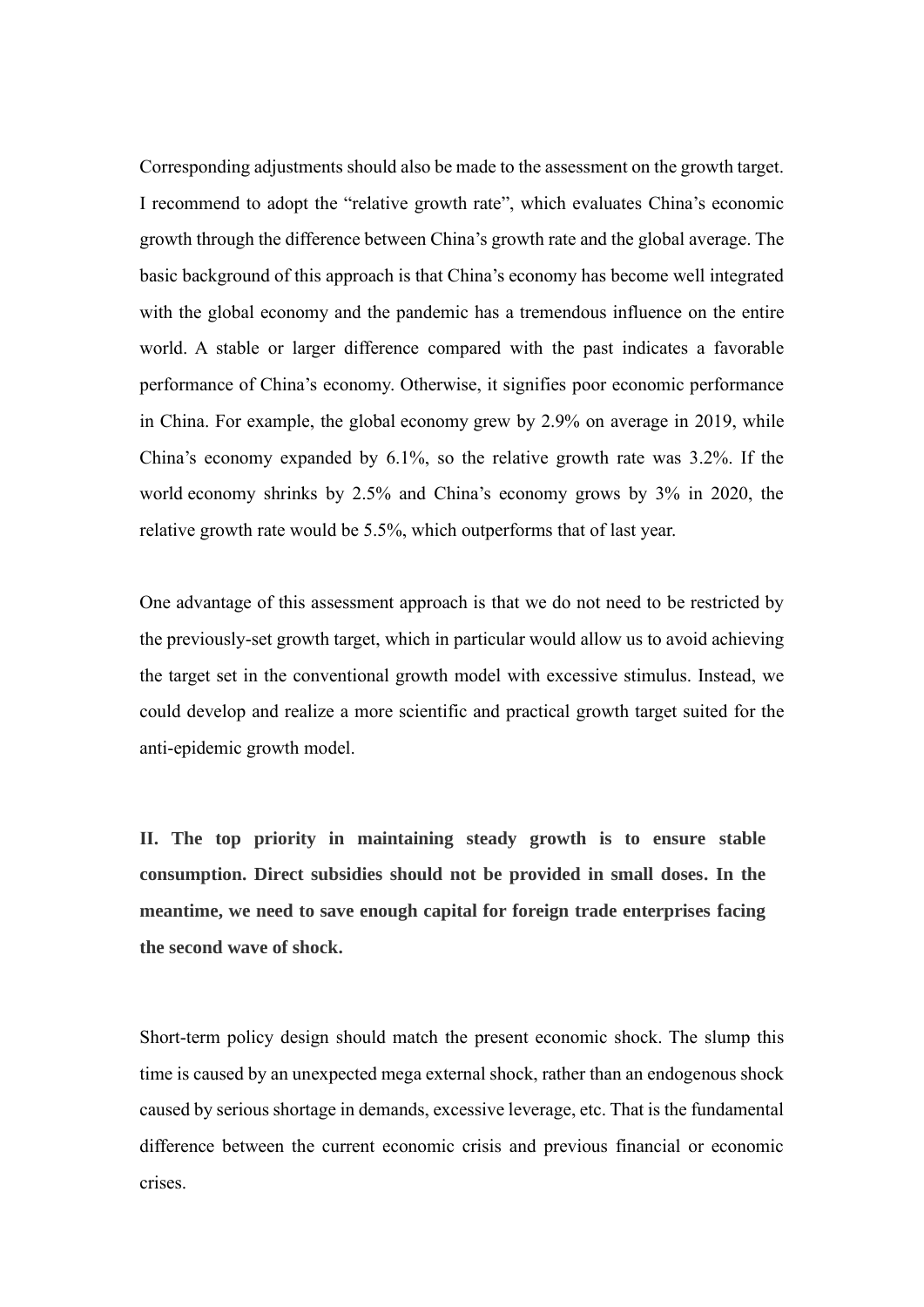**Economic recovery depends on two factors, duration of the pandemic and damage to the production capacity.** The economy may rebound in a v-shaped recovery in the post-epidemic period, if the outbreak does not last long and the production capacity suffers only limited damage; otherwise the economic recovery will not be so easy. In addition to bringing the epidemic under control as soon as possible, priority of shortterm policies should be also assigned to protecting production and mitigating relevant damage .

**Short-term policies should focus on "recovery", "relief" and "risk avoidance".**  Recovery means reconnecting interrupted supplies and demands. Restoring demands, instead of expanding demands as some suggest, is the top priority at the moment. Relief aims to support struggling enterprises and individuals who may not survive the current crisis, with the emphasis on micro, small and medium-sized enterprises and low-income populations. Risk avoidance is to prevent and control the potential risks arising from existing structural issues in the economy, focusing on guarding against shutdowns or chaos in the financial system triggered by tightened liquidity.

From this perspective, **the point of fiscal policy is to offer relief.** The government has decided to issue special national bonds, the money raised from which will go mainly into the relief package. Meanwhile, t**he focus of monetary policy lies in risk avoidance.** We should recognize that the Fed reacted quickly this time to stabilize market expectation with sufficient liquidity, thereby preventing the chaos or even collapse of the financial system, albeit with a huge price.

The People's Bank of China adopted proactive and effective policies at the same time. The financial data in March demonstrated the significant increase in social financing. Massive liquidity injection is the only option to ensure the continued operation of the economy when the real sector hits the brake and almost comes to a full stop. However, China's economy and developed economies are at different stages of development.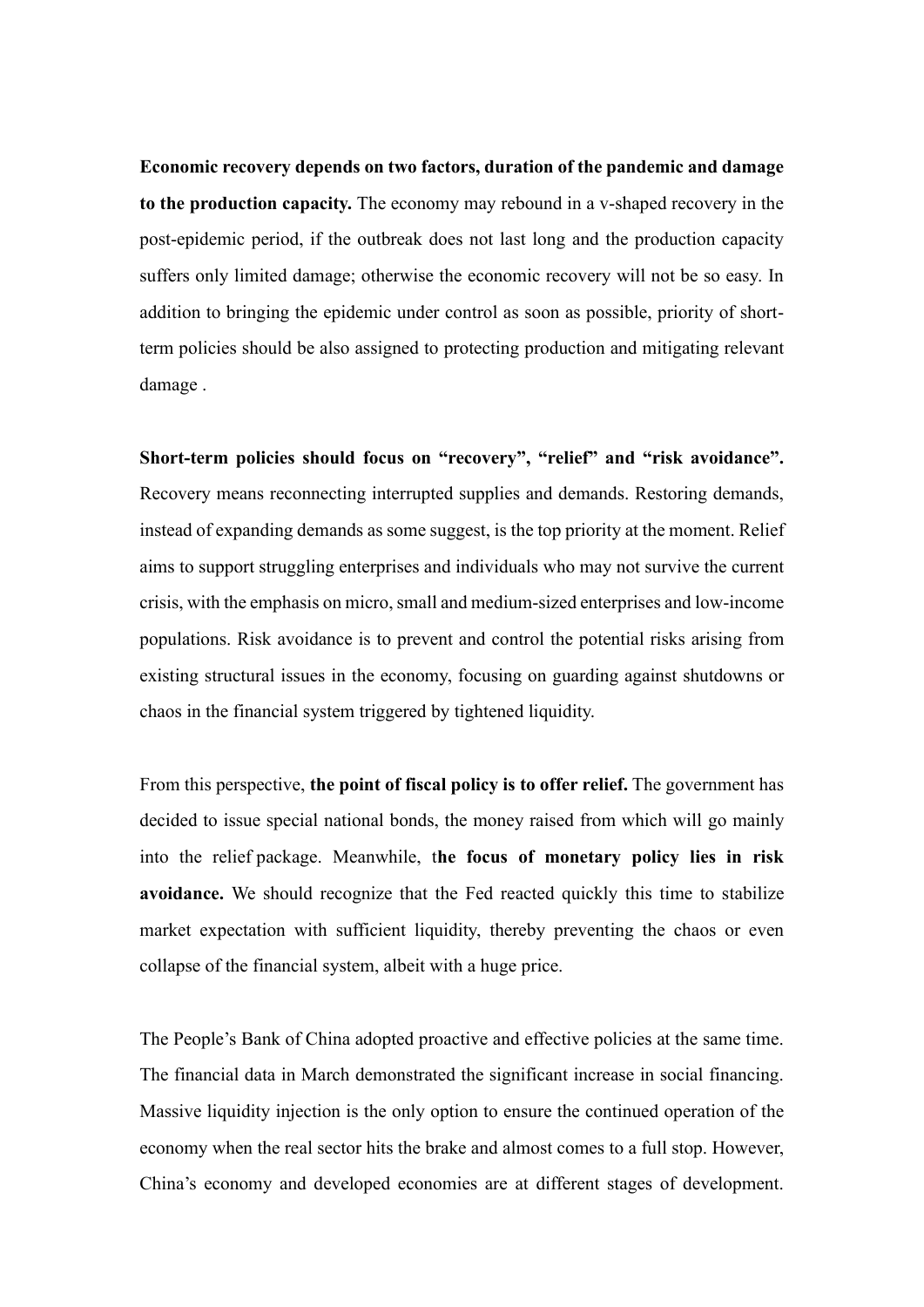China still has a huge growth potential, hence stimulating the economy in China mainly relies on structural momentum rather than macro policies. Therefore, **China should be capable of maintaining normal monetary policy without following suit with negative interest rates.**

The following three issues in short-term policies deserve our attention.

First, **the top priority in maintaining steady growth is to stabilize consumption.** During previous economic downturns, our first thought would be to ramp up investments, particularly in infrastructure, which had much to do with the growth stage we were in and the economic structure of the day. To cope with the global financial crisis in 2008, we launched the 4 trillion stimulus package. Of the expenditurebased GDP increment in 2008, investment and consumption accounted for 62.8% and 42.5% respectively. The former declined to 17.2% in 2019, and the latter increased to 66.9%, of which household spending accounted for 49.5%. These data demonstrate that the top priority in maintaining steady growth is to ensure steady consumption, especially in the household sector. We won't be able to stabilize the economy if we fail to stabilize the main source of growth and instead rely on the much smaller end investments, especially infrastructure investments.

**Second, send direct subsidies to low-income population.** The topic derives from ensuring steady consumption. Whether to distribute cash or issue coupons without too many strings attached is still up for discussion. The common practice in developed countries is to offer monetary subsidies, which means sending money directly to residents' bank accounts. In China, the basic infrastructure for identifying and subsidizing low-income population have not been completely established, which is our weakness. Nevertheless, considering the current digital technologies, speeding up the foregoing "new infrastructure" should not be a great challenge. In addition, the current need also put forward an opportunity for shoring up this weak spot. For the time being, we may take advantage of available channels, acquiring information of low-income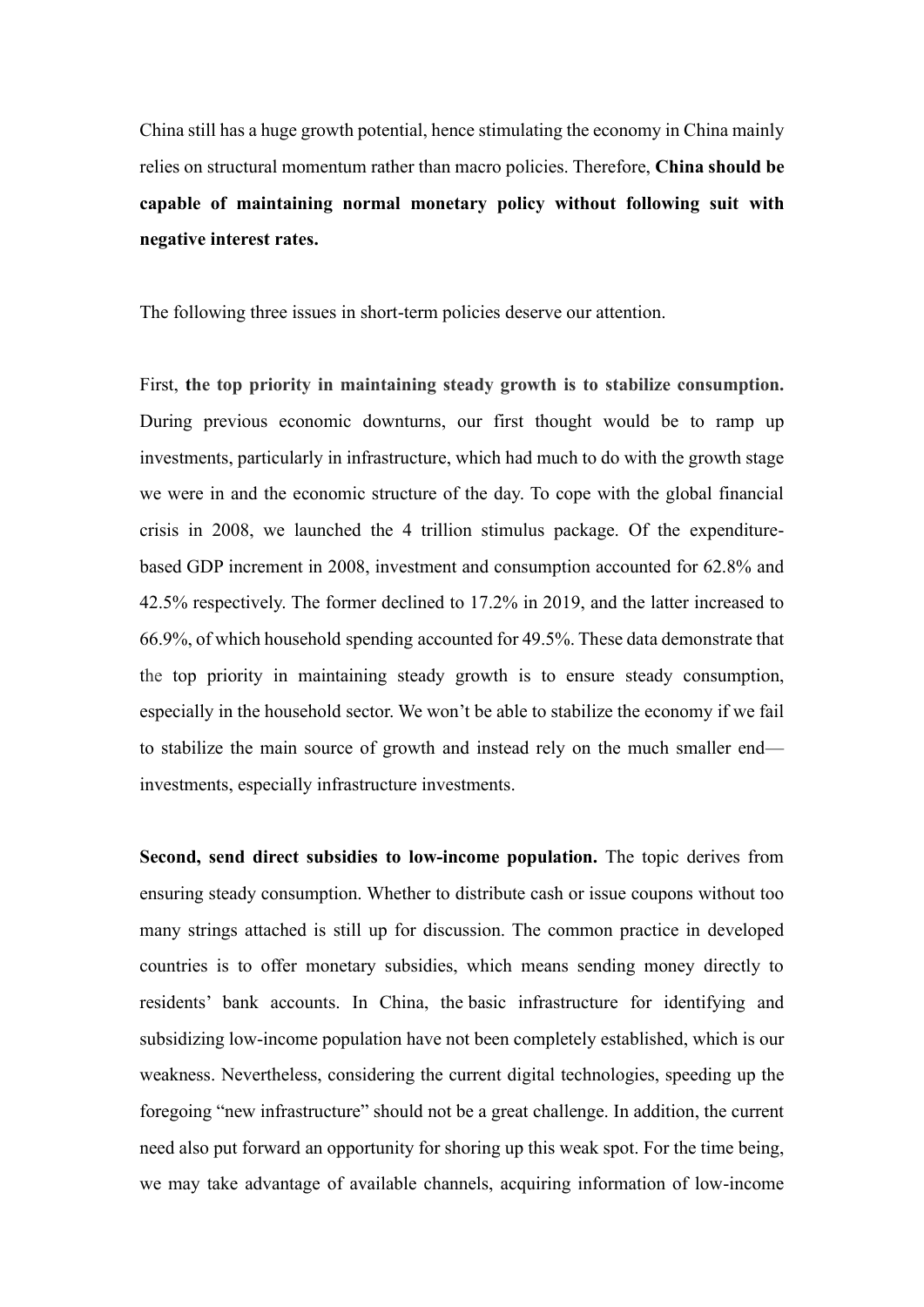population from poverty-stricken regions, urban social security system and individual income tax declaration system, etc. It should be noted that **we need to ensure the subsidies indeed reach the low-income population; encourage people to spend the subsidies as much as possible; and set the amount of subsidies at an appropriate level, e.g. equaling one-month income or expense of the low-income population.**

Meanwhile, a related issue also requires discussion. Direct subsidies to low-income population should not be deemed as encouraging laziness with welfare. On the one hand, subsidies are conducive to stabilizing consumption and growth, as part of the subsidies will convert into enterprise revenue and government fiscal revenue; on the other hand, subsidies to low-income population would contribute to narrowing income gap, powering productivity and improving human resources, since the low-income population are not only consumers but also producers with the largest room for human resource improvement.

**Third, we should save enough capital for foreign trade enterprises facing the second wave of shock.** Financial aids shall be distributed among enterprises in a balanced manner. The second wave of shock has just started, no one could yet accurately predict its peak or tail. **Export-oriented enterprises are the most dynamic and competitive sector in the Chinese economy, their collapse will cause inestimable loss to the economy of China. Therefore, the majority of funds in the relief package should be allocated to them.**

Direct subsidies to low-income population may also be combined with financial aids to foreign trade enterprises. The government could provide a certain amount of subsidies to staffs below a certain income level in struggling foreign trade enterprises, to help enterprises to maintain their workforce. This way, the subsidies may increase consumption spending, reduce cost and stabilize employment simultaneously to maximize policy outcomes.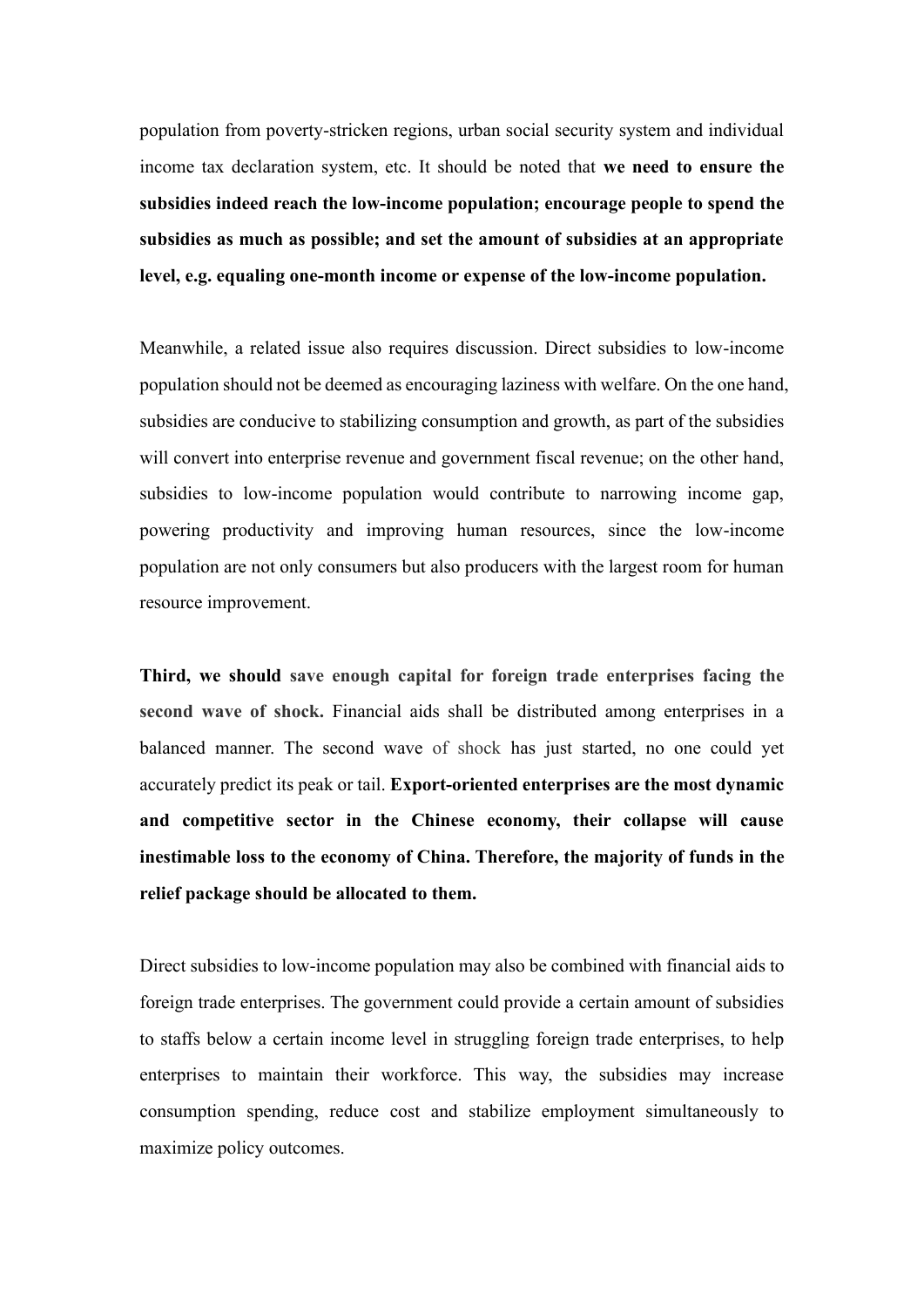**Ⅲ. Substantially deepening reform is the best stimulus policy. We should promote the development of metropolitan areas through factor market reforms, and turn it into a new "driving force" for China's economic growth.**

A large gap in GDP growth will remains even with a speedy economic recovery. Besides, the aforementioned "anti-epidemic cost" also needs to be set off by new demands. How to cultivate new growth momentum is a problem to be solved by the medium- to longterm policies which should match the short-term policies.

**In the next five to ten years, the accelerated development of metropolitan areas and city clusters will become the greatest structural potential for the economic growth in China. In other words, it is a new driver of China's economic growth.**

The so-called metropolitan areas, in a geographic sense, is a new urban network system that interconnects emerging small towns or small cities located within one-hour commute or within 50 to 70 kilometers (the figure may vary depending on local geographic conditions) of core cities.

In general, the key to developing metropolitan areas lies in the "area", which is to boost the transformation and upgrading of metropolises and megacities through tackling the structural contradictions of the core cities and extending urbanization space. Specifically, the development of metropolitan areas is beneficial for the adjustment of industrial structure, especially the manufacturing industry; beneficial for the adjustment of population structure, during which significant improvements would be made on living conditions and quality of life; beneficial for improving jobs-housing balance, and reducing traffic congestion, air pollution and commuting pressure; beneficial for the improvement on living conditions of rural migrant workers in cities and other migrant population, as well as their access to basic public services; and beneficial for promoting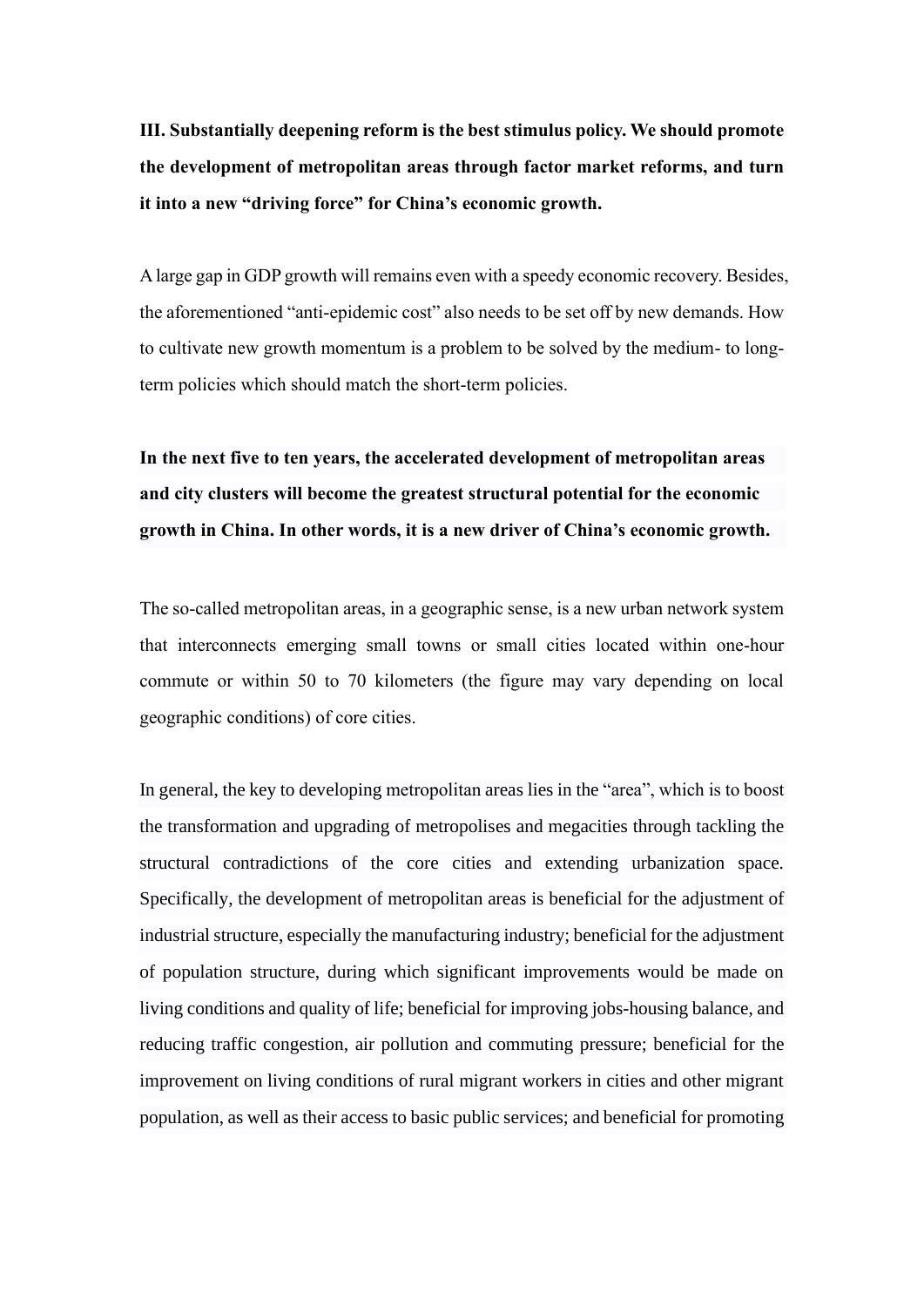green and innovation-driven development, and facilitating the transformation toward a high-quality, sustainable and resilient development model.

From the perspective of growth drivers, small towns and cities need the construction and renovation of massive residential houses and public facilities, rail transport networks need to be built to connect different towns and cities, and small towns and cities with industry clusters call for new industry investments as well, all of which could drive consumption and investment at the same time. **Based on a preliminary estimate, the construction of metropolitan areas could contribute 0.5 to 1 percentage point to the national economic growth each year for the next 10 years. In addition to its role in offsetting the pandemic shock, the development of metropolitan areas will also provide strong support for the medium-speed and high-quality economic growth in the long run.**

The recently hyped concept of "new infrastructure investments" are actually made mainly into traditional infrastructure projects in terms of investment volume. In fact, new or not, infrastructure investments are good for the economy as long as they go to the right places. One prominent problem of the investment in infrastructure is making wrong choice about which project and how to invest. It is unlikely to go wrong if the money is invested into metropolitan areas.

Returning to the reality, the development of metropolitan areas faces many ideological and policy constraints. Recently, the Central Committee of the Communist Party of China and the State Council published the *Guidance on Establishing More Sophisticated Market-based Allocation System and Mechanism of Production Factors*, the core of which is to promote the free flow and market-oriented allocation of production factors including land, labor, capital, technologies, data, etc. The document received an overwhelmingly positive response. It is no exaggeration to say that this document was released at an opportune time and hit the marks of many